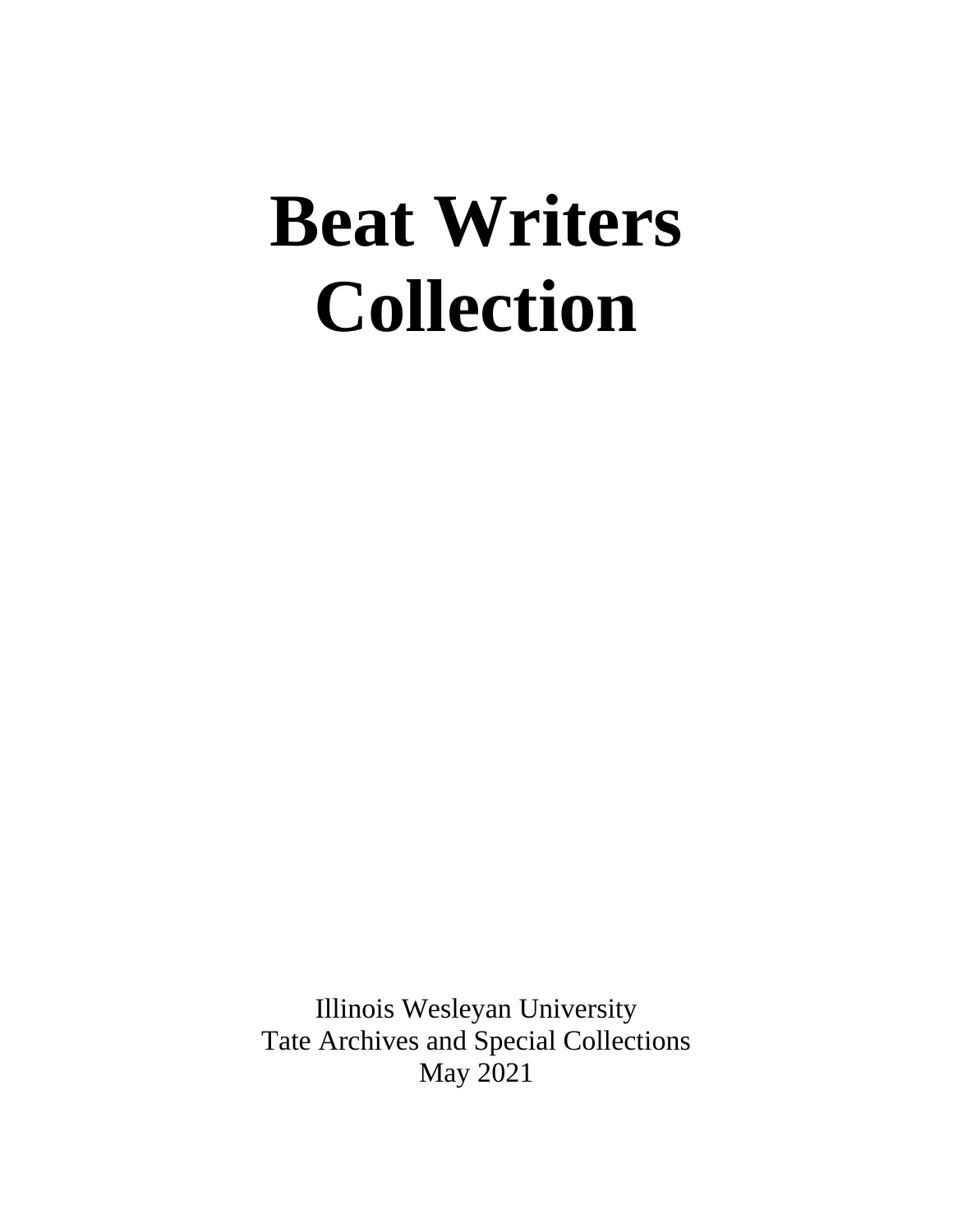This collection is primarily comprised of monographs and periodicals created by writers in the Beat Generation. The entire collection is cataloged and housed in call number order in Special Collections (The Ames Library,  $4<sup>th</sup>$  Floor, Tate Archives & Special Collections). This collection guide is arranged in alphabetical order by author or publication title.

A small amount of conference material is also available for the Literary Renaissance Conference, May 1994, including a Tenth Anniversary Issue (No. 26, Spring 1994) of *The Kerouac Connection*.

# **Algren, Nelson**

Algren, Nelson *The Man with the Golden Arm* New York: Double Day, 1949. PS 350 .L4625 M377

*The Ark* San Francisco, Calif. : The Ark, 1947- PS301 .A75 1947: Spring

*Ark II. Moby I. Poetry. Cross Section.* San Francisco, Calif. : The Ark, 1956. PS 301 .A7 1956/1957

# **Ball, Gordon**

Ball, Gordon, ed. *Allen Verbatim: Lecture on Poetry, Politics, Consciousness*. New York: McGrall- Hill, 1974. PS 3513. I74 A69

**Baraka, Amiri** See Jones, LeRoi

*Beat Generation & other Avant-garde Writers, The* Santa Barbara, CA: Anacapa Books, 1970. PS228 .B6 B43 1970z

*Beatitude Anthology* San Francisco: City Lights, 1960. PS 536 .B38

# **Berlowitz, Leslie**

Berlowitz, Leslie, and Rick Beard. *Greenwich Village: Culture and Counterculture* New Brunswick, NJ: Rutgers University Press, 1991. F 128.68 .G8 G74

*Big Table* (volumes 1-5) Chicago: Big Table, Inc., 1959-60 AP 2 .B48

**Black, D.M** Black, D.M. *A Dozen Short Poems* London: Turret Books, 1968. PR 6052 .L27 D6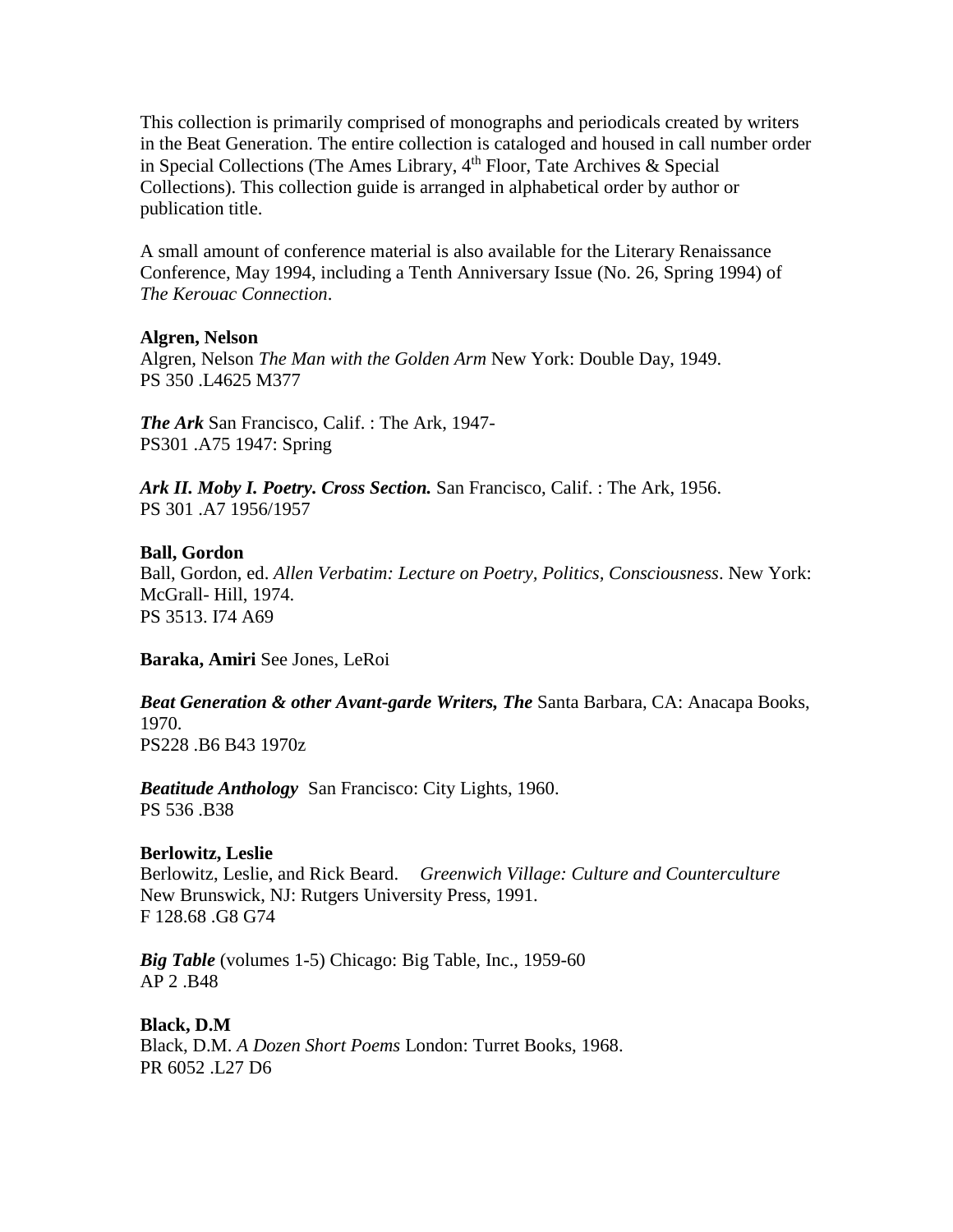#### **Blazek Douglas**

Blazek Douglas. *Ole Anthology: the best poetry as selected from all eight v olumes of Ole magazine* Glendale, Calif.: Poetry X/change, 1967. [numbered 9/5000, inscribed by ed.] PS615. O54 1967

#### **Brossard, Chandler**

Brossard, Chandler, ed. *The Scene Before You: A New Approach to American Culture* New York: Rinehart and Co., 1955. E 169.1 .B817

# **Brown, Bob**

Brown, Bob *Globe-Gliding* Diessen: Roving Eye Press, 1930 PS 3502 .R8283 G66 1930

Brown, Bob *1450-1950* New York: Jargon Books and Corinth Books, 1959 PS 3505 .R8283 F6

# **Buckley, Lord Richard**

Buckley, Lord Richard *Hiparama of the Classics* San Francisco: City Lights, 1960. PS 3552. U243 H5

#### **Burns, Jim**

Burns, Jim *Beats, Bohemians and Intellectuals* Nottingham : Trent Editions, 2000. PS228.P67 B87 2000

# **Burroughs, William** (see also Nuttal, Jeff)

Burroughs, William Jr. *Speed* New York: Olympia, 1970. PS 3552 .U752 S64 1984

Burroughs, William Jr. *Kentucky Ham* New York: E.P. Dutton, 1973. PS 3552 .U749 K46

Burroughs, William *Blade Runner: A Movie* Berkeley, CA: Blue Wind, 1979. PS 3552 .U75 B55

Burroughs, William Gysin, Brion. *Brion Gysin Let the Mice In* West Grover, VT: Something Else Press, 1973. PS 3557 .Y8 B7

Burroughs, William *Cities of the Red Night* New York: Holt, 1981. PS 3552 .U75 D63

Burroughs, William *Doctor Benway* Santa Barbara, CA: Bradford Morrow, 1979.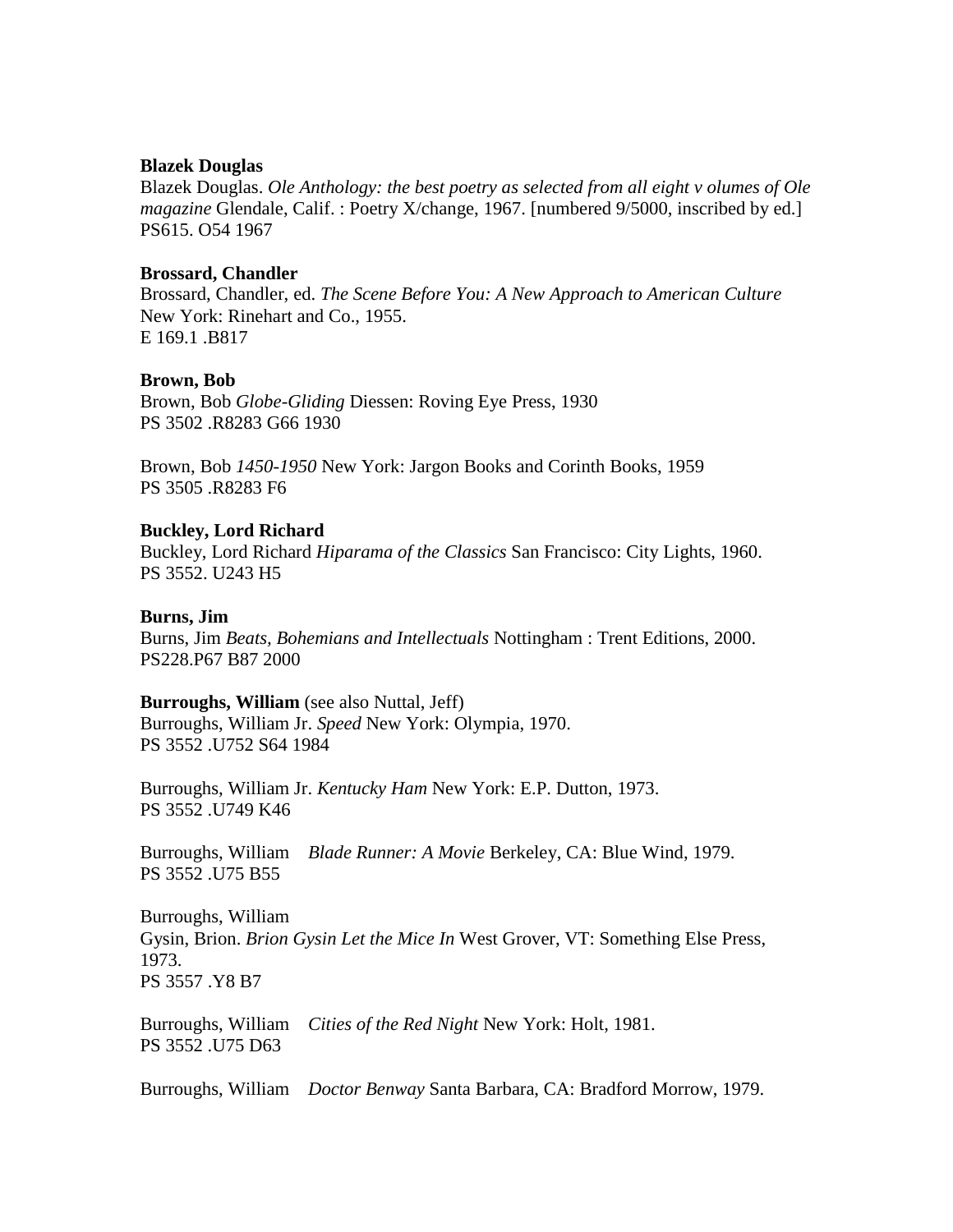PS 3552 .U75 D63

Burroughs, William *Electronic Revolution.* Bonn: Expanded Media Editions, 1994. PS3552.U75 E4 1994

Burroughs, William *Exterminator!* New York: Viking, 1973. PS 3552 .U75 E75 1973

Burroughs, William *Interzone* New York: Viking, 1989. PS 3552 .U75 I5 1989

Burroughs, William *Letters to Allen Ginsburg, 1953-1957*. New York: Full Court, 1982. PS 3552 .U75 Z49 1982

Burroughs, William *Port of Saints* London: Covent Garden, 1975. PS 3552 .U75 P6 1983

Burroughs, William *Queer* New York: Viking Press, 1985. PS 3552 .U75 Q8 1985

Burroughs, William *The Job* NY: Penguin Books, 1974. PS 3552 .U75 Z467 1989

Burroughs, William *The Last Words of Dutch Schultz: A Fiction in the Form of a Film Script* London: Cape, 1970. PN 1997 .L345 1981

Burroughs, William *The Letters of William S. Burroughs, 1945-1959* New York: Viking, 1993. PS 3552 .U75 Z48 1993

Burroughs, William *The Place of Dead Roads* New York: Holt, 1984. PS 3552 .U75 P54 1983

Burroughs, William *The Seven Deadly Sins* New York: Loco Mulder 1992 PS 3552 .U75 S48 1001

Burroughs, William *The Western Lands* New York: Viking Press, 1987. PS 3552 .U75 W47 1987

Burroughs, William *The Yage Letters (with Allen Ginsberg)* San Francisco: City Lights, 1963. PS 3552 .U75 Y3

#### **Cassady, Carolyn**

Cassady, Carolyn *Off the Road* New York: William Morrow, 1990.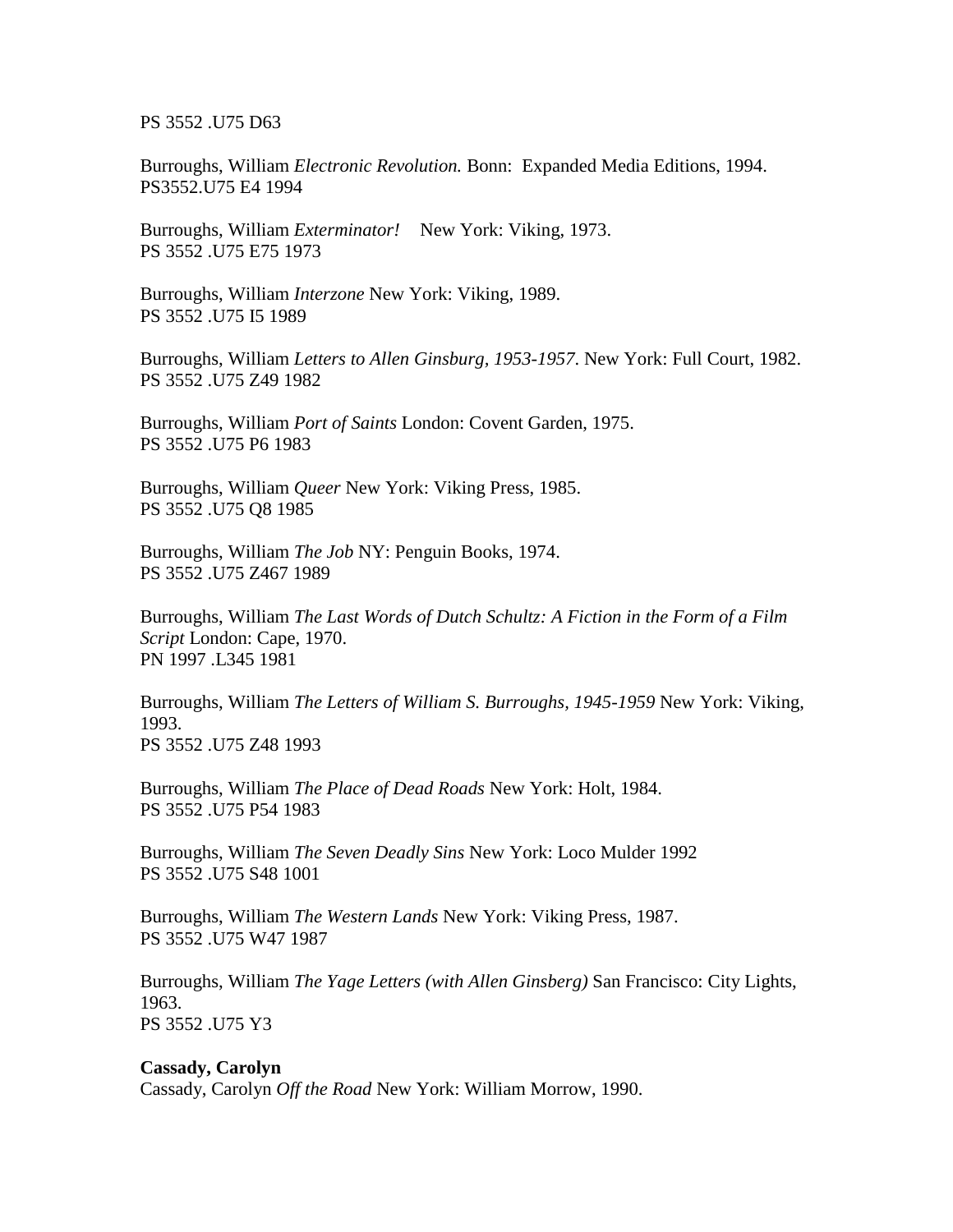PS 3521 .E735 Z594 1990 c.2

# **Cassady, Neal**

Cassady, Neal *The First Third and Other Writings* San Francisco: City Lights Books, 1971. CT 275 .C3458 A3

# **Charters, Ann**

Charters, Ann *Beats and Company* New York: Doubleday, 1986. PS 228 .B6 C48 1986

# **Cherkovski, Neeli**

Cherkovski, Neeli *Ferlinghetti: A Biography* Garden City, NJ: Doubleday, 1979. PS 3511 .E557 Z6

*Chicago Review (volumes 9-14; 36-45)* Chicago: University of Chicago Press, 1945. AP 2. C5 152

*Circle nine* Berkeley, CA: Circle, c1946. PS3537 .S819 A5c

*City Lights Anthology* San Francisco: City Lights, 1974. PN 6014 .F47

# **City Lights Review.**

Ferlinghetti, Lawrence and Nancy J. Peters, eds. City Lights Review 1. San Francisco: City Lights Books, 1987. PN6010.5 .C58 v.1

Ferlinghetti, Lawrence and Nancy J. Peters, eds. City Lights Review 2. San Francisco: City Lights Books, 1988. PN6010.5 .C58 v.2

Ferlinghetti, Lawrence and Nancy J. Peters, eds. City Lights Review 3. San Francisco: City Lights Books, 1989. PN6010.5 .C58 v.3

Peters, Nancy J. and Lawrence Ferlinghetti, eds. City Lights Review 4. San Francisco: City Lights Books, 1990. PN6010.5 .C58 v.4

Peters, Nancy J., ed. *War After War.* City Lights Review 5. San Francisco: City Lights Books, 1992. PN6010.5 .C58 v.5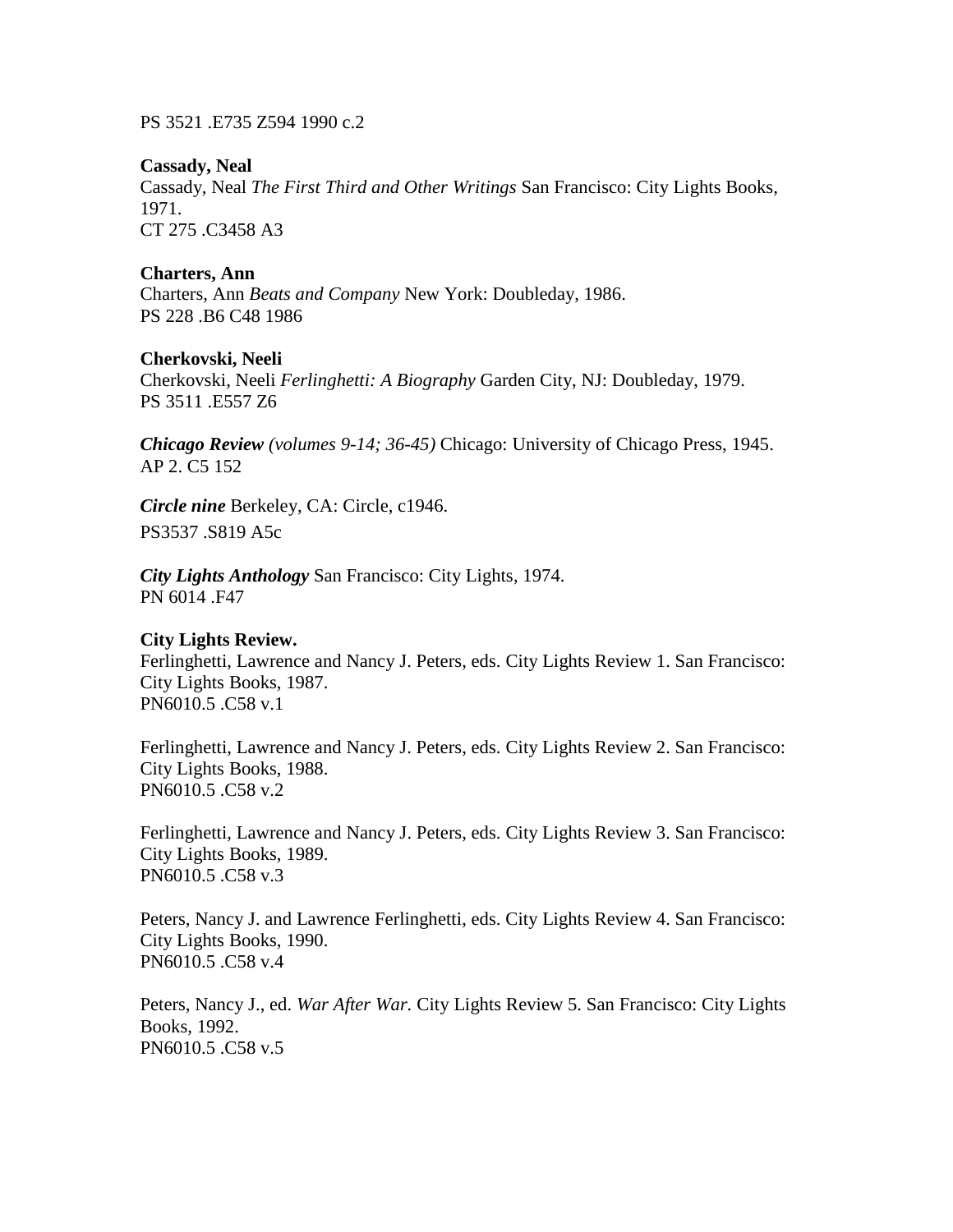Ferlinghetti, Lawrence, ed. *Ends and Beginnings.* City Lights Review 6. San Francisco: City Lights Books, 1994 PN6010.5 .C58 v.6

# **Clark, Leonard**

Clark, Leonard *English Morning and Other Poems* London: Hutchinson, 1953. PR 6005 .L317 E5 c.2

# **Collins, Ronald K. L.**

Collins, Ronald K. L. and David M. Skover *The Trials of Lenny Bruce: The Fall and Rise of an American Icon* Naperville: Sourcebooks, 2002 KF 224 .B78 C65 2002

*Contact (Volumes 4-6)* Sausalito, CA: Angel Island, 1958. AP 2 .W5242

# **Cook, Bruce**

Cook, Bruce *The Beat Generation* New York: Scribner's, 1971. HQ 799.7 .C66 1971

# **Corso, Gregory**

Corso, Gregory *Bomb* San Francisco: City Lights Books, 1958. PS 3505 .0763 B6 1958

Corso, Gregory *Earth Egg* New York: Unmuzzled Ox, 1974. PS 3505 .0763 E37

Corso, Gregory *Herald of the Autochthonic Spirit* New York: New Directions, 1981. PS 3505 .0763 H4 1981

Corso, Gregory *Vestal Lady on Brattle and Other Poems* Cambridge, MA: Richard Brukenfeld, 1955. PS 3505 .0763 V4 1969

# **Creely, Robert**

Creely, Robert *For Love Poems 1950-1960* NY: Scribner, 1962. PS 3505 .R43 F55

Creely, Robert*The Island* NY: Scribner, 1963. PS 3505 .R43 I8

**Deitch, Gene** Deitch, Gene *The Cat* NY: The Record Changer, 1948. ML111.5 .D4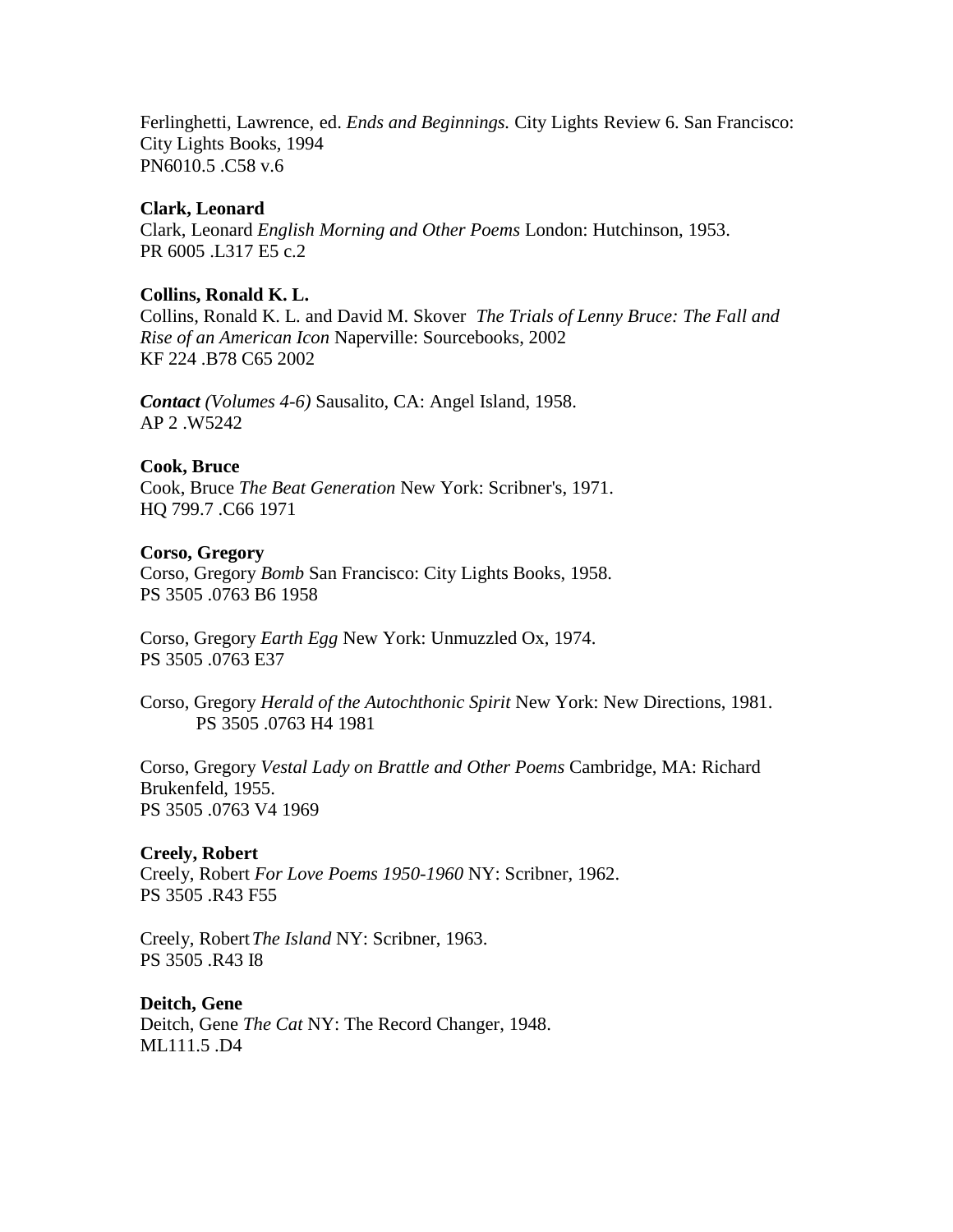#### **Di Prima, Diane**

Di Prima, Diane *Revolutionary Letters* SanFrancisco: City Lights Books, 1971. PS 3507.168 R4 1979

Di Prima, Diane *Memoirs of a Beatnik* New York: Penguin Books, 1969. PS3507 .I68 M41998

Di Prima, Diane. *Dinners and Nightmares.* San Francisco: Last Gasp, 1998. PS3507.I68 D56 1998

*Floating Bear, The* New York: [s.n.], 1967. PS1 .F62 Holdings incl. no.3(1961), no.9(1961), no.12(1961)-no.13(1961), no.15(1961) no.21(1962), no.23(1962), no.25(1962)-no.38(1971)

*The Floating Bear: A Newsletter: Numbers 1-37, 1961-1969*. Ed. by Diane di Prima & LeRoi Jones. La Jolla, CA: Laurence McGilvery, 1973. PS1 .F62

*Discovery 1-6* Pocket Books, 1955. PS1 .D47

*Dissent (volumes 4, no.3 and 7, no.2)* NY: Dissent Publications, Inc., 1954. HX1 .D58

# **Duryee, Mary Ballard**

Duryee, Mary Ballard *Signs and Wonders* Ireland: Dolmen Press, 1972. PS 3507 .U88 S53 1972 c.2

*Dylan Thomas Yale Literary Magazine v. 122 no. 2* PR 6039 .H52 Z95 1954

*Evergreen Review (v.1-22, 26-30)* NY: Grove Press, 1957. AP 2 .E884

**Everson, William** (aka Brother Antoninus) Everson, William *In the Fictive Wish* [Berkeley, CA]: Oyez, 1967. PS3509 .V65 I5

Brother Antoninus *The Rose of Solitude* Garden City, NY: Doubleday, 1967. PS3501 .N77 R6

Everson, William *The Tarantella Rose* Santa Cruz, CA: Peter & Donna Thomas, 1995. PS3509 .V65 T37 1995 (shelved with Book Arts Collection) "Six poems written in 1972-74, originally intended for inclusion in a work entitled Eros and Thanatos, never published. See Pref."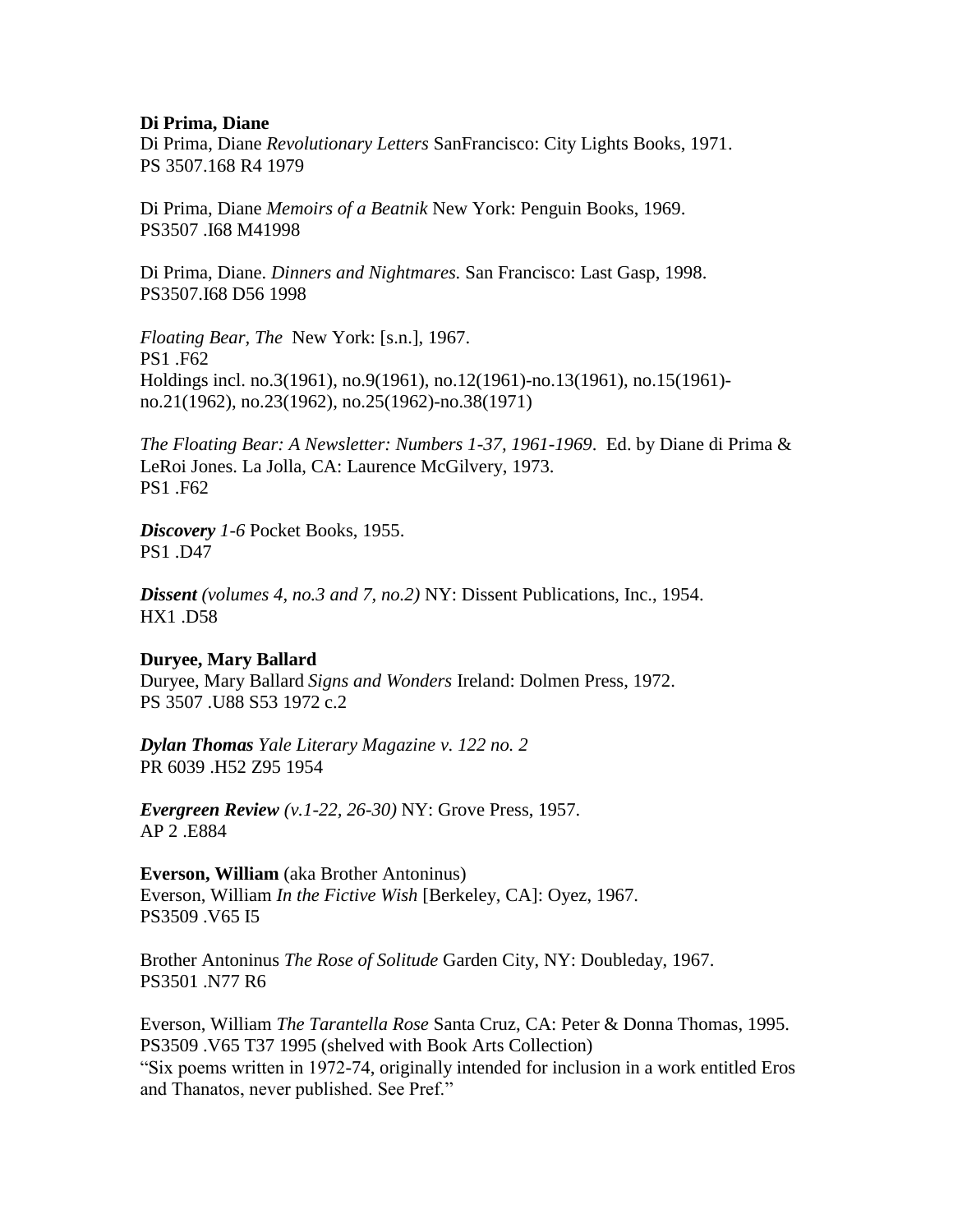Everson, William *Tendril in the Mesh* [San Francisco]: Cayucos Books, 1973. PS3509 .V65 T45

Brother Antoninus *Who Is She That Looketh Forth as the Morning* Santa Barbara, CA: Capricorn Press, 1972.PS3509 .V65 W45

#### **Feied, Frederick**

Feied, Frederick *No Pie in the Sky: The Hobo as American Cultural Hero in the Works of Jack London, John Dos Passos, and Jack Kerouac* New York: Citadel Press, 1964. PS 3523 .O46 Z6235

#### **Feldman, Gene**

Feldman, Gene, and Max Gartenberg, eds. *Protest* New York: Citadel, 1958. PS 536 .F45

#### **Ferlinghetti, Lawrence**

Ferlinghetti, Lawrence *After the Cries of the Birds* San Francisco: City Lights, 1967. PS 3511 .E557 A69

Ferlinghetti, Lawrence *An Eye on the World: Selected Poems* London: MacGibbon and Kee, 1967. PS 3511 .E557 A17 1967

Ferlinghetti, Lawrence *Her* New York: New Directions, 1960. PS 3511 .E557 H4

Ferlinghetti, Lawrence *Howl of the Censor* San Carlos, CA: Nourse, [1961]. KF 224 .F4 E45 1961

Ferlinghetti, Lawrence, and Nancy Joyce Peters *Literary San Francisco: A Pictorial History from its Beginnings to the Present Day* San Francisco: City Lights/ Harper and Row, 1980. PS 285 .S3 F4 1980

Ferlinghetti, Lawrence *Routines* New York: New Directions, 1964. PS 3511 .E557 R6

#### **Fielder, Leslie**

Fielder, Leslie *An End to Innocence* Boston: Beacon Press, 1955. E 169.1 .F5

Fiedler, Leslie A *Waiting for the End* New York: Stein and Day, 1964. PS 221 .F44

*Fifties, The (third issue)* Pine Island, MN: The Fifties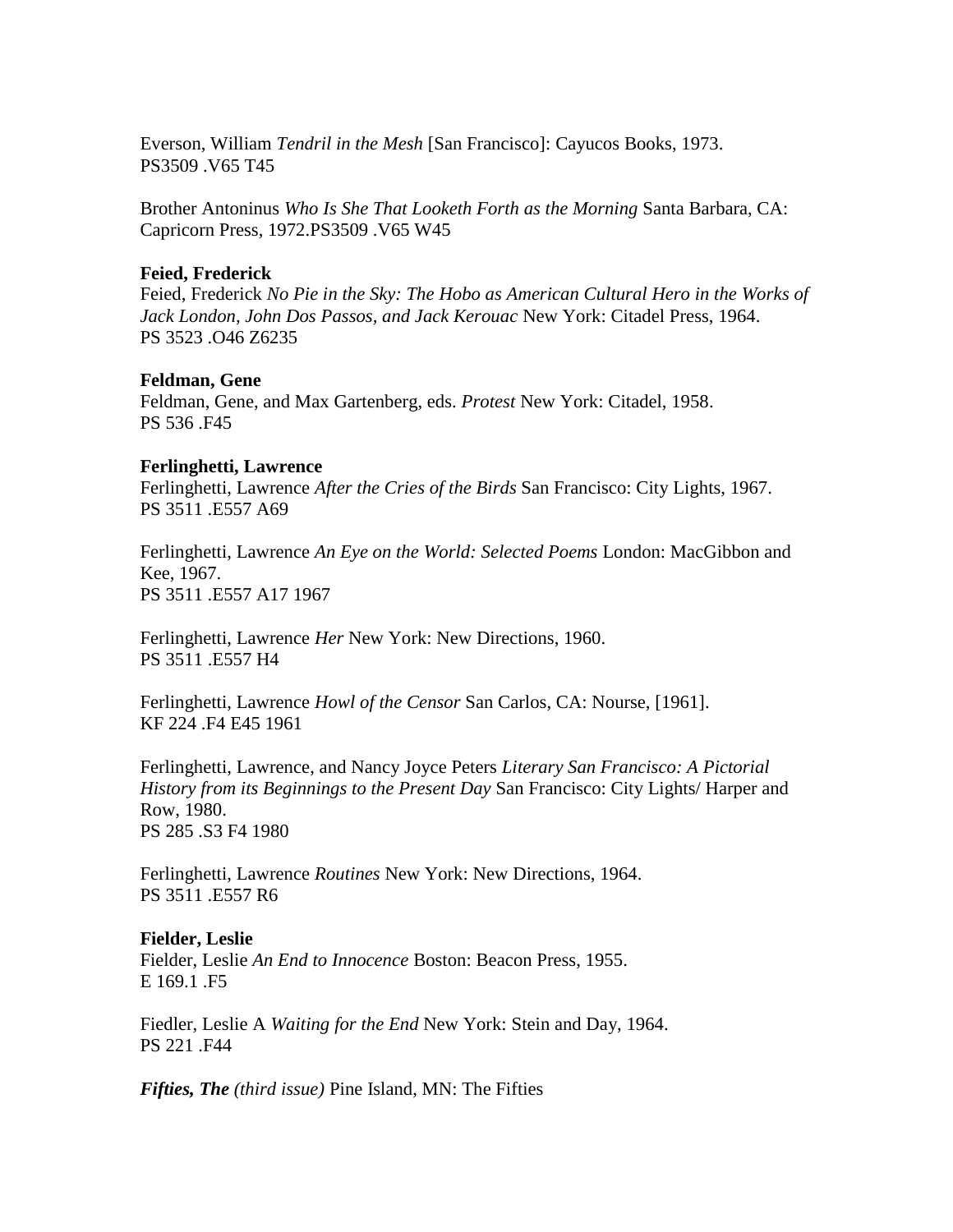# PN 1010 .F5

#### **Fisher, Stanley**

Fisher, Stanley, ed. *Beat Coast East: An Anthology of Rebellion* New York: Excelsior, 1960. PS 536 .B365 1960

*Folio (volume 25, nos. 1 and 2)* Bloomington, IN: Indiana University LD 2527 .F6

# **Gaskin, Stephen**

Gaskin, Stephen. *Haight Ashbury Flashbacks* Berkeley: Ronin Publishing, 1990 HV 5824 .Y68 G28 1990

#### **Ginsberg, Allen**

Ginsberg, Allen *Airplane Dreams* San Francisco: Anansi/ City Lights Books, 1968. PS 3513 .I74 A67 1969 **2 Copies**

Ginsberg, Allen *Ankor Wat* London: Fulcrum Press, 1968. PS 3513 .I74 A8

Ginsberg, Allen *As Ever* Berkley, CA: Creative Arts, 1977. PS 3513 .I74 Z542

Ginsberg, Allen *Chicago Trial Testimony* San Francisco: City Lights Books, 1975. KF 224 .D37 G45

Ginsberg, Allen and Donald Allen, ed. *Composed on the Tongue* Bolinas, CA: Grey Fox Press, 1980. PS 3513 .I74 Z5

Ginsberg, Allen *Cosmopolitan Greetings, Poems 1986-1992* New York: Harper and Row, 1994. PS 3513 .I4 C67 1994

Ginsberg, Allen *Empty Mirror: Early Poems* New York: Totem Press/ Corinth Books, 1961. PS 3513 .I74 E5

Ginsberg, Allen *The Fall of America: Poems of These States* San Francisco: City Lights Books, 1973. PS 3513 .I7 F3

Ginsberg, Allen *First Blues* New York: Full Court Press, 1975.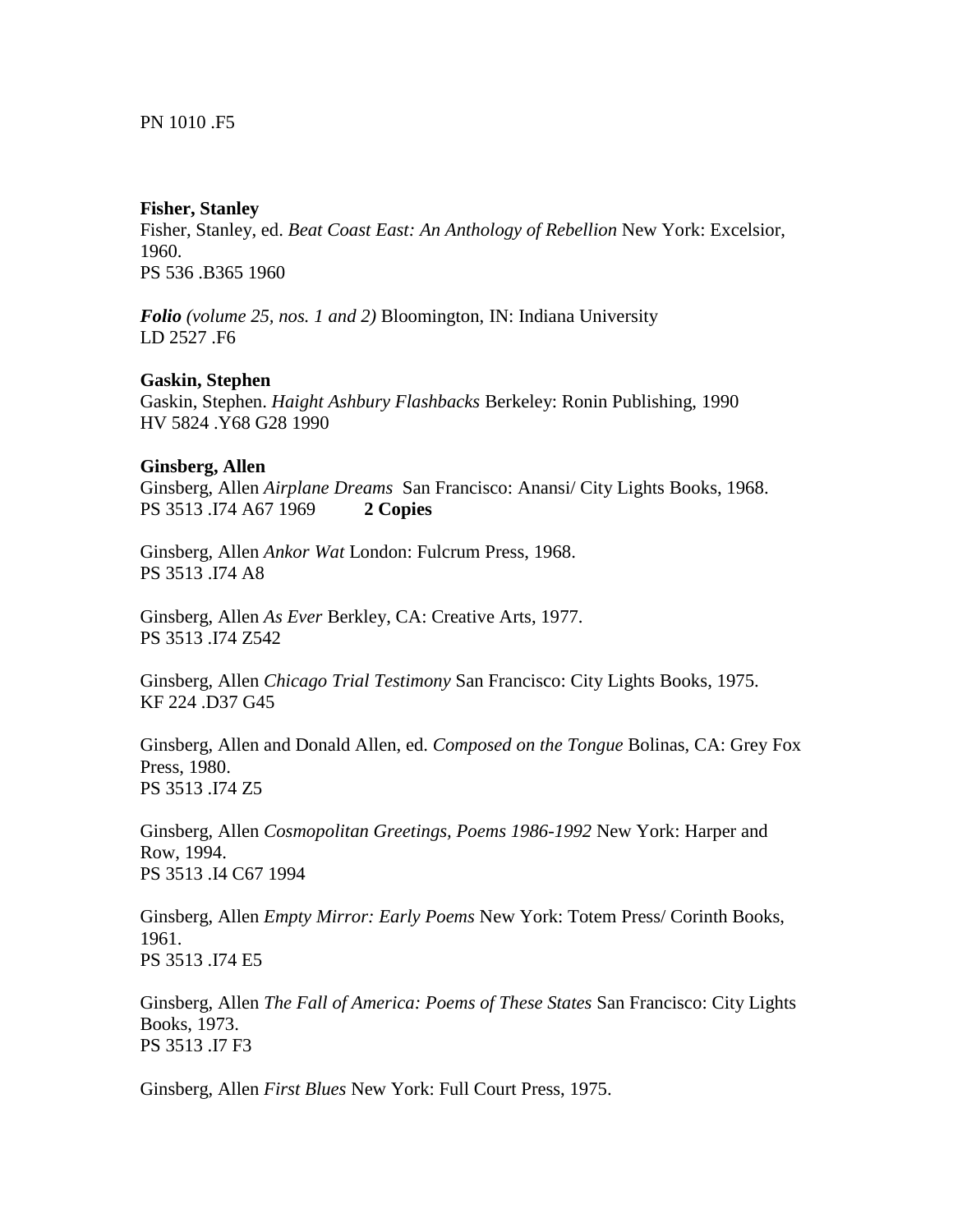Ginsberg, Allen *The Gates of Wrath: Rhymed Poems* Bolinas, CA: Four Seasons Found, 1972. PS 3513 .I74 G3 1972

Ginsberg, Allen *Gay Sunshine Interview (with Allen Young)* Bolinas, CA: Grey Fox Press, 1974. NX 163 .G39

Ginsberg, Allen *Improvised Poetics* Buffalo, NY: Anonym Press, 1971. PN 1042 .G5 1972

Ginsberg, Allen *Iron Horse* San Francisco: Coach House Press/ City Lights Books, 1974. PS 3513 .I74 I7 1974

Ginsberg, Allen *Journals Mid-Fifties 1954-1958* New York: Harper Collins, 1995. PS 3513 .I74 Z473 1995

Ginsberg, Allen *Kaddish and other poems* San Francisco: City Lights, 1961 and 1997 reprint. [Note: The 1961 is a signed presentation copy to Peter Whitehead.] PS 3515 .I74 K3 1961 PS 3515 .I74 K3 1997

Ginsberg, Allen *Mind Breaths: Poems, 1972-1977* San Francisco: City Lights Books, 1977. PS 3513 .I74 M5

Ginsberg, Allen *Planet News* San Francisco: City Lights Books, 1968. PS 3513 .I74 P6 1968b

Ginsberg, Allen *Poems All Over the Place- Mostly Seventies* New York: Cherry Valley Editions, 1978. PS 3513 .I74 P65

Ginsberg, Allen *Prose Contribution to Cuban Revolution* Detroit: Artists' Workshop Press, 1966. PS3513 .I74 P7

Ginsberg, Allen *Reality Sandwiches* San Francisco: City Lights Books, 1963. PS 3513 .I74 R4 1963

Ginsberg, Allen *Straight Hearts' Delight: Love Poems and Selected Letters (with Peter Orlovsky)* Gay SunshinePress, 1980. PS 595 .H65 G56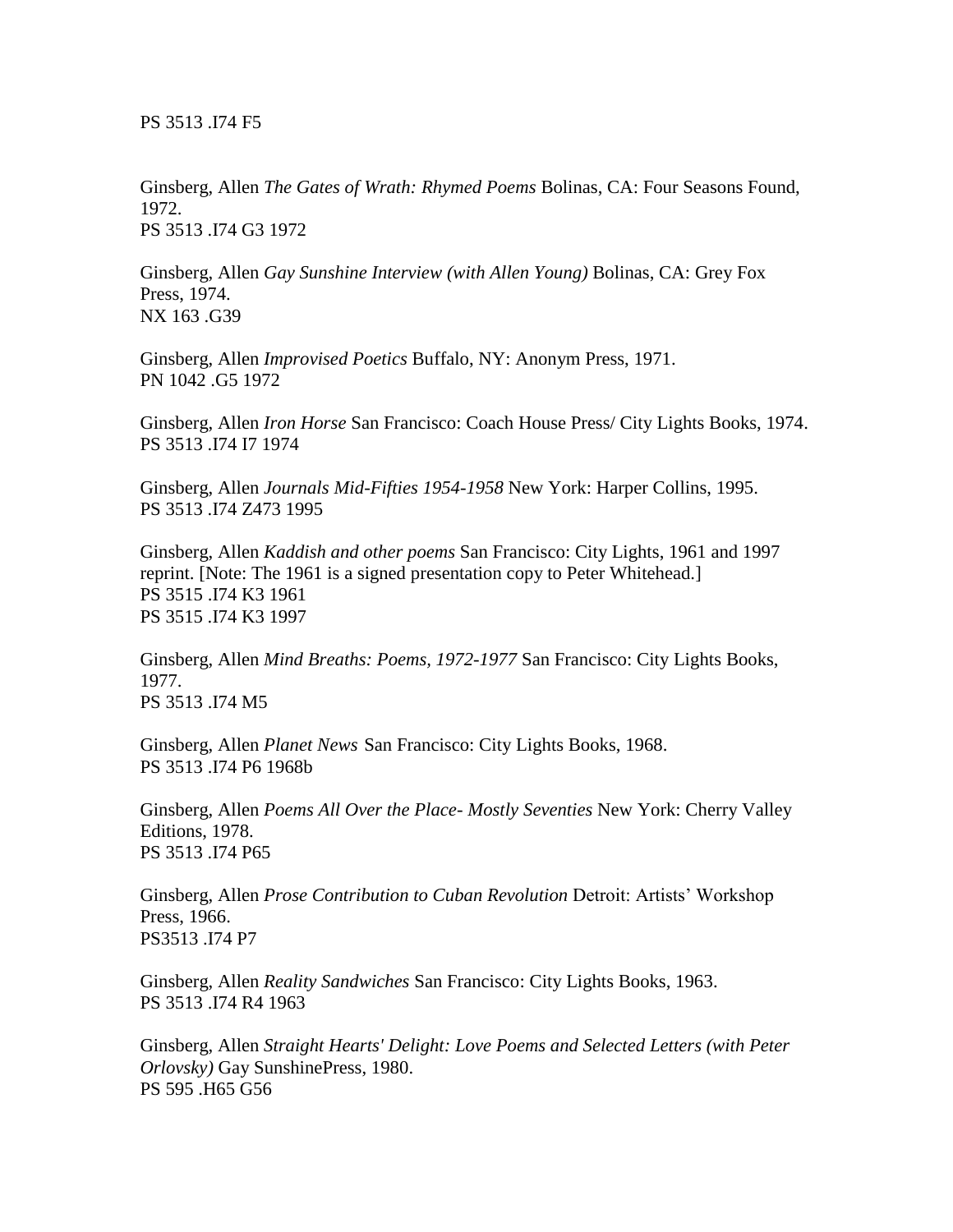Ginsberg, Allen *To Eberhart from Ginsberg: a letter about Howl, 1956* Lincoln, MA: Penmaen Press, 1976. PS 3513 .I74 Z543 1976

Ginsberg, Allen *Your Reason and Blake's System* Hanuman, 1988. PR 4144 .F53 G56 1988

# **Goodman, Paul**

Goodman, Paul *Growing up Absurd* New York: Random House. HQ 796 .G645

# **Grace, Nancy M.**

Grace, Nancy M. and Ronna C. Johnson *Breaking the Rule of Cool* Jackson: University Press of Mississippi, 2004 PS 228 .B74 2004

# **Green, Mark J.**

Green, Mark J. *A Kind of Beatness: Photographs of a North Beach Era, 1950-1965*. San Francisco: Focus Gallery, 1975. PS536 .G7 1975

# **Gysin, Brion**

Gysin, Brion. *Brion Gysin Let the Mice In* West Grover, VT: Something Else Press, 1973. PS 3557 .Y8 B7

# **Halper, Jon**

Halper, Jon, ed. *Gary Snyder: Dimensions of a Life* San Francisco: Sierra Club Books, 1991. PS 3569 .N88 Z66 1991

# **Harris, Oliver**

Harris, Oliver *William Burroughs and the Secret of Fascination* Carbondale: Southern Illinois University Press, 2003 PS 3552 .U75 Z69 2003

# **Hickey, Morgen**

Hickey, Morgen *The Bohemian Register: An Annotated Bibliography of the Beat Literary Movement* Metuchen, NJ: Scarecrow Press, 1990. PS 228 .B6 H53 1990

# **Hipkiss, Robert A**

Hipkiss, Robert A *Jack Kerouac: Prophet of the New Romanticism* Lawrence, Kansas: Regents Press, 1976.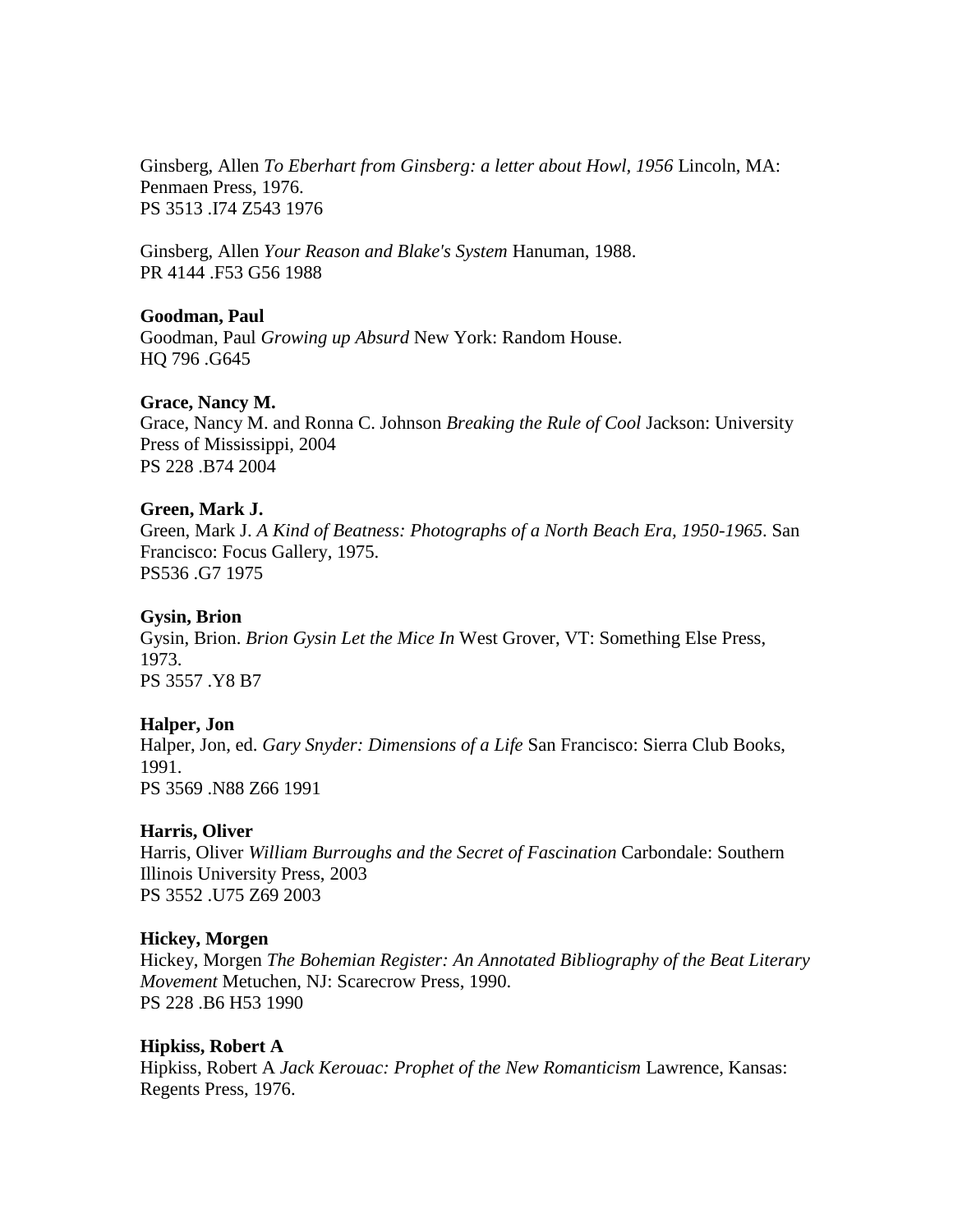#### PS 3521 .E735 Z67

#### **Holmes, John Clellon**

Holmes, John Clellon *Passionate Opinions: The Cultural Essays* Fayetteville: University of Arkansas Press, 1988. PS228 .B6 H635 1988

Holmes, John Clellon *Nothing More to Declare* New York: E.P. Dutton, 1967. PS 3558 .O3594 N6 1968

#### **Horemans, Rudi**

Horemans, Rudi *Beat Indeed!* Belgium: EXA, 1985. PS 228 .B6 B43 1985

#### **Huncke, Herbert**

Huncke, Herbert *Guilty of Everything* New York: Paragon House, 1990. PS 3558 .U466 Z468 1990

#### **Hunt, Tim**

Hunt, Tim *Kerouac's Crooked Road* Hamden, CT: Archon Books, 1981. PS 3521 .E735 O534 1996

*The Illiterati* Wyeth, Or. : Illiterati, [1943-1955]. PS1 .I55 no.3(1944:summer)-no.4(1945:summer)

*International Guide to Literacy and Art Periodicals* London: Villiers, 1959. PN4836 .I585

**Joans, Ted** Joans, Ted *The Hipsters* New York: Cornith Books, 1961. NC 1429 .J55 A5

**Johnson, Ronna C.** See **Grace, Nancy M.**

**Jones, Hettie** Jones, Hettie *How I Became Hettie Jones* New York: Dutton, 1990. PS 3560 .O485 Z47 1990

**Jones, L.** Jones, L. and H. Coheri *Yugen (vols. 4-8)* NY: Totem Press, 1958. PS 301 .Y8

**Jones, LeRoi** (also known as Amiri Baraka) Jones, LeRoi, ed. *The Moderns: An Anthology of New Writing in America* New York: Cornith Books, 1963.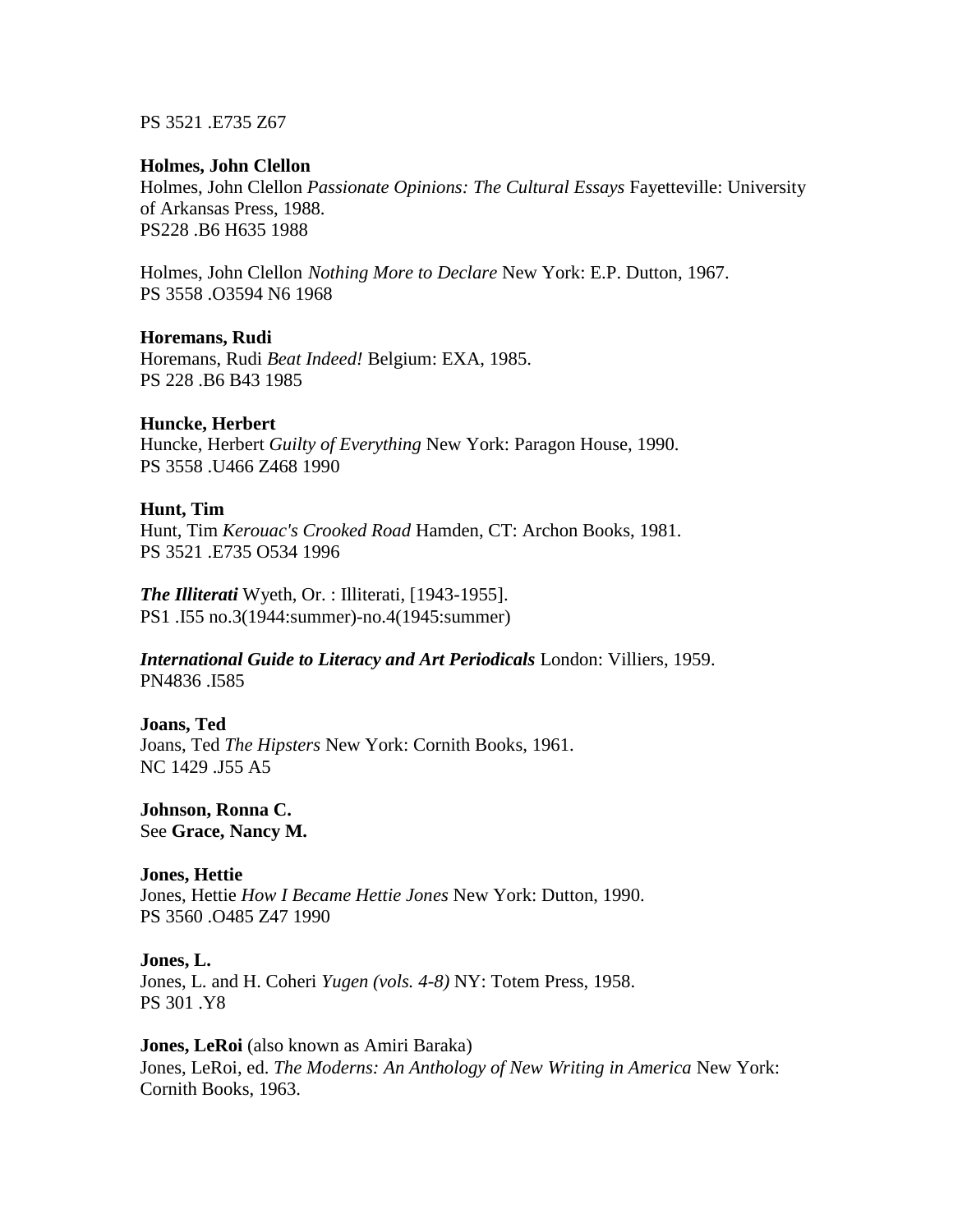PS 536.2 .B29 1963

Jones, LeRoi. *Preface to a twenty volume suicide note.* New York: Totem Press in association with Corinth Books, [1961] PS3552.A583 P7 1961

# **Kashner, Sam**

Kashner, Sam *When I Was Cool: My Life at the Jack Kerouac School: A Memoir* New York: HarperCollins Press 2004 PS 3561 .A697 Z468 2004

# **Kaufman, Bob**

Kaufman, Bob *Does the Secret Mind Whisper?* San Francisco: City Lights Books, 1960. PS 3561 .A84 D6

Kaufman, Bob*Second April* San Francisco: City Lights Books, 1959. PS3521 .A7265 S4

# **Kerouac, Jack**

Kerouac, Jack *Atop an Underwood: Early Stories and Other Writings* New York: Viking 1999.

PS3521 .E735 A92 1999.

Kerouac, Jack Big Sur New York: Farrar, Straus, and Cudahy, 1962. PS 3521 .E735 B5 **3 Copies**

Kerouac, Jack *Book of Dreams* San Francisco: City Lights Books, 1961. PS 3521 .E735 B6 1981

Kerouac, Jack *Desolation Angels* New York: Coward-McCann, 1965. PS 3521 .E735 D46 1995 **2 Copies**

Kerouac, Jack *Dharma Bums, The* New York: Viking, 1958. PS3521 .E735 D5

Kerouac, Jack. *Jack Kerouac Collection*. [Santa Monica, CA] : Rhino Records, 1990. Deluxe ed. (3 CD set. Booklet signed by Jan Michele Kerouac.) PS3521 .E735 J324

Kerouac, Jack *Lonesome Traveler* New York: McGraw-Hill, 1960. PS 3521 .E735 H4 1977 **2 Copies**

Kerouac, Jack *Maggie Cassidy* New York: Avon, 1959. PS 3521 .E735 M34 1993

Kerouac, Jack *Old Angel Midnight* London: Booklegger, 1973.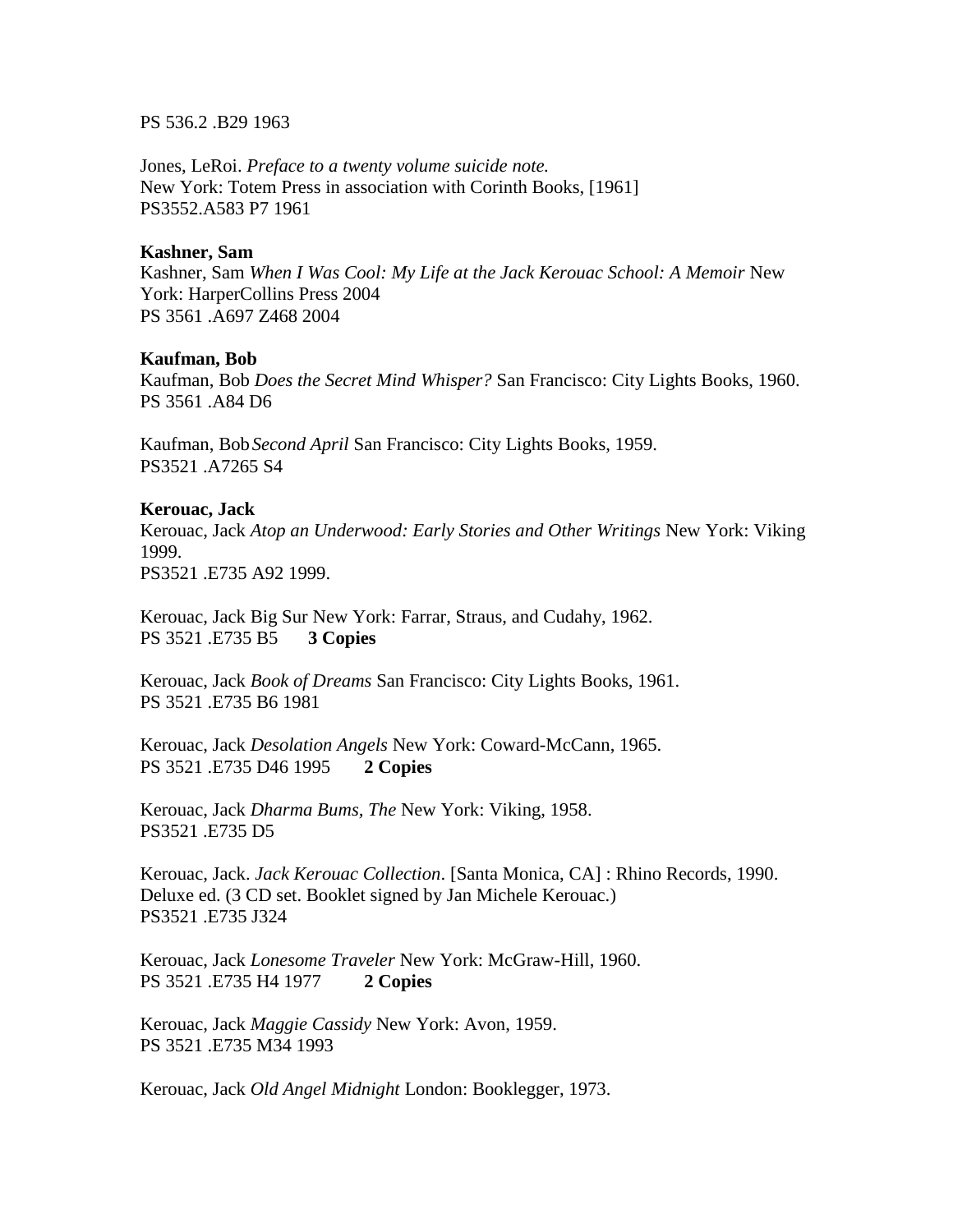PS 3521 .E735 O43 1993

Kerouac, Jack. *On the Road* New York: Viking, 1957. PS 3521.E735 O534 1957

Kerouac, Jack *On the Road* New York: New American Library, 1958. PS 3521 .E735 05 1958a

Kerouac, Jack *Opheus Emerged* New York: ibooks: distributed by Simon & Schuster, 2002. PS3521 .E735 O76 2002

Kerouac, Jack *Pic* New York: Grove, 1971. PS 3521 .E735 P5

Kerouac, Jack *Satori in Paris* New York: Grove, 1966. DC 29 K43

Kerouac, Jack *Scattered Poems* San Francisco: City Lights Books, 1971. PS 3521 .E735 A6 1971

Kerouac, Jack *The Scripture of the Golden Eternity* New York: Totem Press, 1960. PS 3521 .E735 S3 **2 Copies**

Kerouac, Jack *The Town & the City* New York: Harcourt, Bruce, and Company, 1950. PS3521 .E735 T69

Kerouac, Jack, Albert Saijo, and Lew Welch *Trip Trap: Haiku Along the Road from San Francisco to New York, 1959* Bolinas, CA: Grey Fox Press, 1973. PS 3521 .E735 T7 1998

Kerouac, Jack *Tristessa* New York: Avon, 1960. PS 3521 .E735 T73 **2 Copies**

Kerouac, Jack *Vanity of Duluoz: An Adventurous Education 1935-46* New York Coward-McCann, 1968. PS 3521 .E735 V3

Kerouac, Jack *Visions of Gerard* New York: Ferrar, Straus, and Company, 1963. PS 3521 .E735 V47 1991

**Kesey, Ken** Kesey, Ken *Kesey's Garage Sale* New York: Viking, 1973. PS 3561 .E667 G3 1973

**Kherdian, David**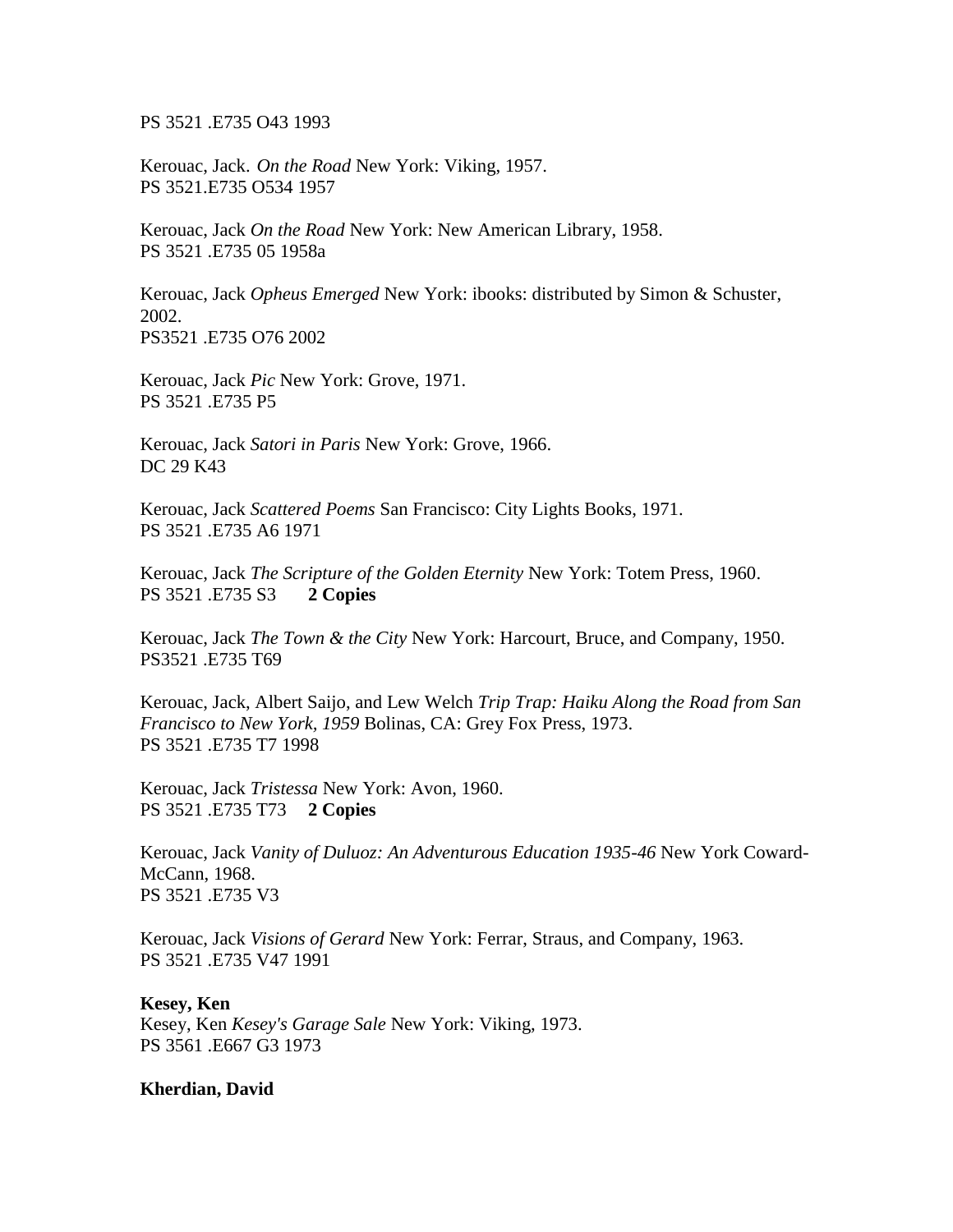Kherdian, David *Six Poets of the San Francisco Renaissance: Portraits and Checklists* Fresno, CA: Giligia Press, 1967. PS 325 .K45

# **Knight, Arthur Winfield**

Knight, Arthur Winfield and Kit Knight, eds. *The Beat Vision: a Primary Sourcebook* New York: Paragon House, 1987. PS 228 .B6 B45 1987

Knight, Arthur Winfield and Kit Knight, eds. *Kerouac and the Beats: A primary sourcebook*. New York: Paragon House, 1988. PS228.B6 K48 1988

# **Krim, Seymour**

Krim, Seymour *The Beats* Greenwich, CN: Fawcett, 1960. PS 536 .K7

Krim, Seymour *Shake it for the World* London: Allison and Busby, 1970. PS 3521 .R557 S5

*Kulchur v. 1-20* (note: two copies of nos. 9 and 10 are available). New York: Kulchur Press, 1963. AP 2 .K9

# **Lawrence, Seymour**

Lawrence, Seymour *The Harvard Wake no. 5* Cambridge: Spring 1946 PS 3505 .U334 Z58 1946

# **Lewis, Richard**

Lewis, Richard *Poor Richard's Guide to Non-Tourist San Francisco* San Francisco: Unicorn Publishing Co., 1958. F 869 .S3 L4

# **Lipton, Lawrence**

Lipton, Lawrence *The Holy Barbarians* New York: Messner, 1959. E 169.1 .L547

# **Maynard, John A**

Maynard, John A *William S. Burroughs: A Bibliography, 1953-73* Charlottesville: Bibliographical Society of the University of Virginia/ University of Virginia Press, 1978. PS 3552 .U75 Z735

Maynard, John *Venice West* New Brunswick: Rutgers University Press, 1991. PS 228 .B6 M39 1991

# **McCord, Howard**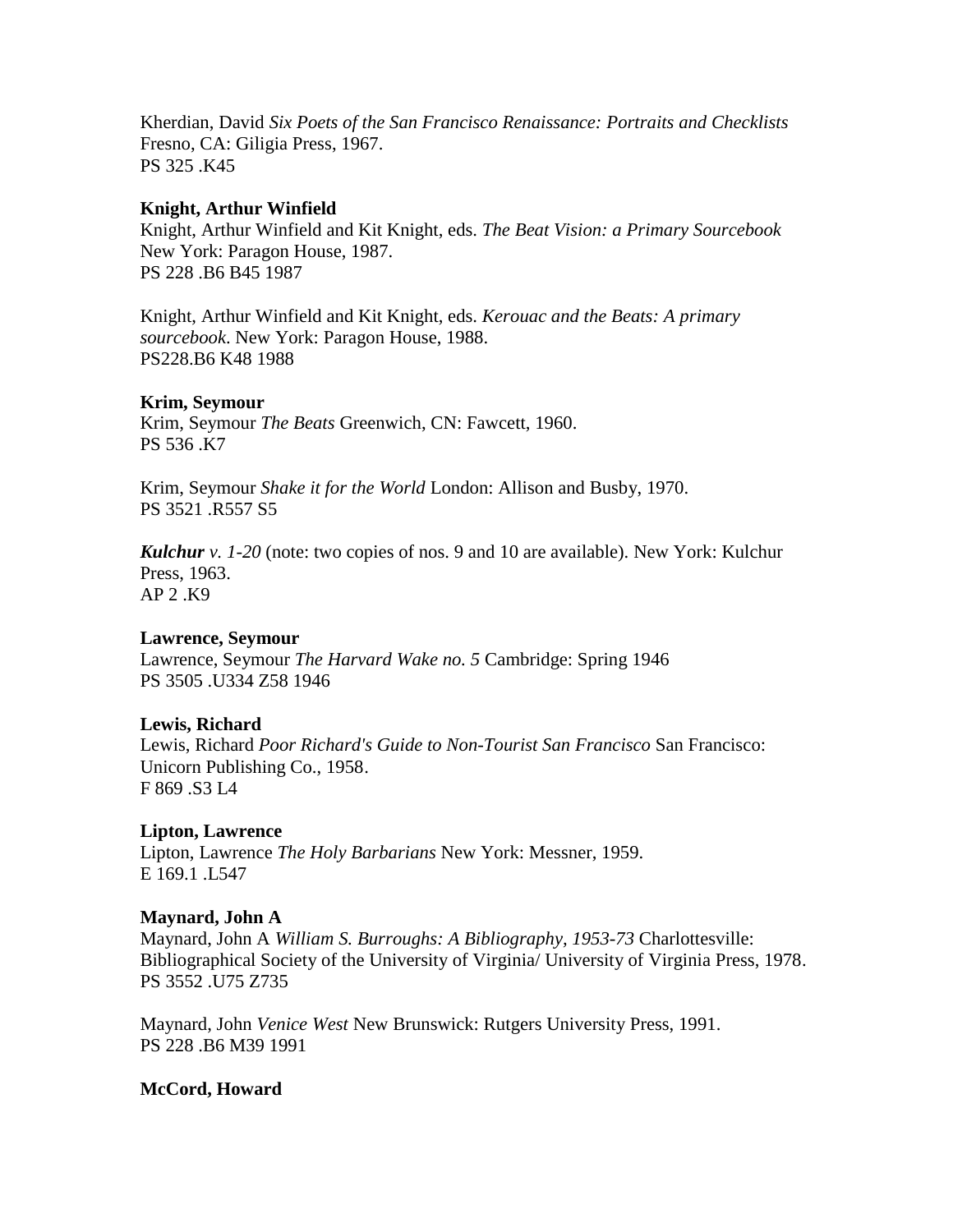McCord, Howard *Some Notes to Gary Snyder's Myths and Texts* Berkeley, CA: Sand Dollar, 1971. PS 3537 .N79 M93

# **McDarrah, Fred**

McDarrah, Fred *Kerouac and Friends: A Beat Generation Album* New York: William Morrow, 1985. PS 228 .B6 K47 1985

# **Meltzer, David**

Meltzer, David, ed. *The San Francisco Poets* New York: Ballantine Books, 1971. PS 572 .S33 M4

# **Miles, Barry**

Miles, Barry *Ginsberg: A Biography* New York: Simon and Schuster, 1989. PS 3513 .I74 Z745 1989

Miles, Barry *Hippie* New York: Sterling, 2004. HQ 799.7 .M54 2004

Miles, Barry *William Burroughs: El Hombre Invisible* New York: Hyperion, 1993. PS 3552 .U75 Z743 1993

# **Montgomery, John**

Montgomery, John *Kerouac West Coast: A Bohemian Pilot Detailed Navigational Instructions* Palo Alto, CA: Fels and Fern Press, 1976. PS 3521 .E735 Z78

# **Moore, Dave**

Moore, Dave, eds. *Neal Cassady: Collected letters, 1944-1967.* NY: Penguin Books, 2004. PS228.B6 C37 2004

# **Morgan, Ted**

Morgan, Ted *Literary Outlaw: the Life and Times of William S. Burroughs* New York: Henry Holt, 1988. PS 3552 .U75 Z745 1988

# **Mottram, Eric**

Mottram, Eric *Allen Ginsberg in the Sixties* Brighton, England: Unicorn Bookshop, 1972. PS 3513 .I74 Z75

*New Directions* Norfolk, CT: New Directions (v.16). PS 536 .N37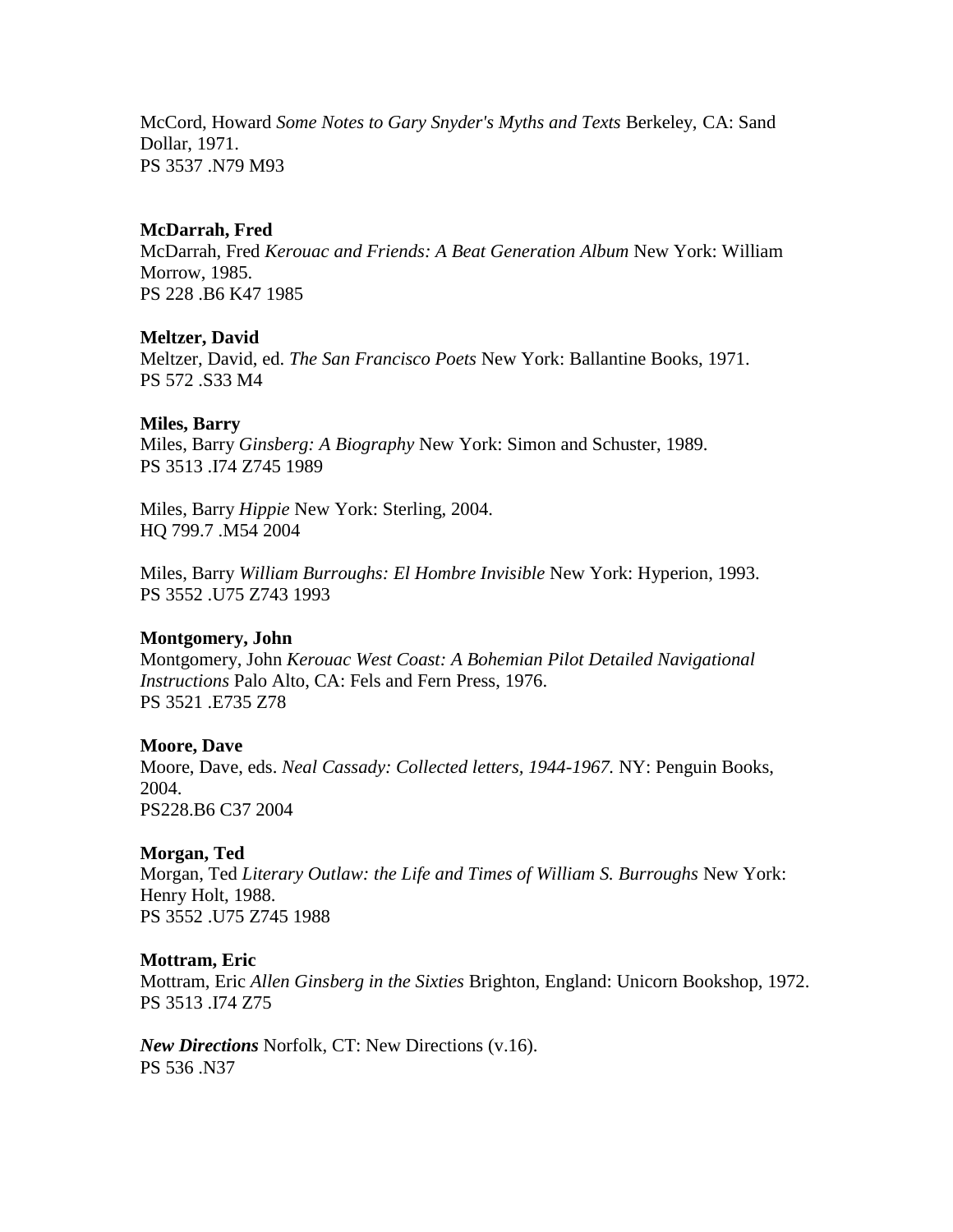*New Guide to Greenwich Village* NY: Cornith Books, 1954. F128 .G8 N4

*New World Writing (volumes 18-20)* NY: New American Library. PN 6014 .N457

*Newspaper (volumes 1-16)* New York: 1957. AP 2 .N4886

*Neurotica* Eds. Jay Irving Landesman and Gershon Legman. New York : Hacker Art Books, 1963. E169.12 .N4

*Neurotica* St. Louis, Neurotica Pub. Co., 1948-1952. AP2 .N3675 no.1(1948)-no.2(1948),no.4(1949)-no.9(1951)

*Neurotica: 1948-1951* London: Jay Landesman, 1981. (Cover title: *Neurotica: The Authentic Voice of the Beat Generation*) PN4836 .N48x

*Nomad (volumes 7 and 8)* Culver City, CA: Villiers Publications. AP2 .N688

*Noonday (volumes 1-3)* NY: Noonday Press, 1958. AP 2. N69

# **Neville, Richard**

Neville, Richard *Hippie, Hippie, Shake*. Port Melbourne : Minerva, 1996. HQ799.G7 N39 1996

# **Nuttall, Jeff, edited by [William Burroughs]**

*My Own Mag* [No. 5] Barnet: Jeff Nuttall, [May 1964]

**Ole** (Issues 1-8, complete) San Francisco: MIMO Press (and others), . PN6.6 .L4

# **Orlovsky, Peter**

Orlovsky, Peter *Clean Asshole Poems and Smiling Vegetable Songs* San Francisco: City Lights Books, 1998. PS 3565 .R58 C5

# **O'Sullivan, Padriec Suemus**

O'Sullivan, Padriec Suemus *Weep Not My Children* [S.l. : s.n., between : 1950 and 1970] PS3529.S85x W44 1950

# **Palmer, Cynthia and Michael Horowitz**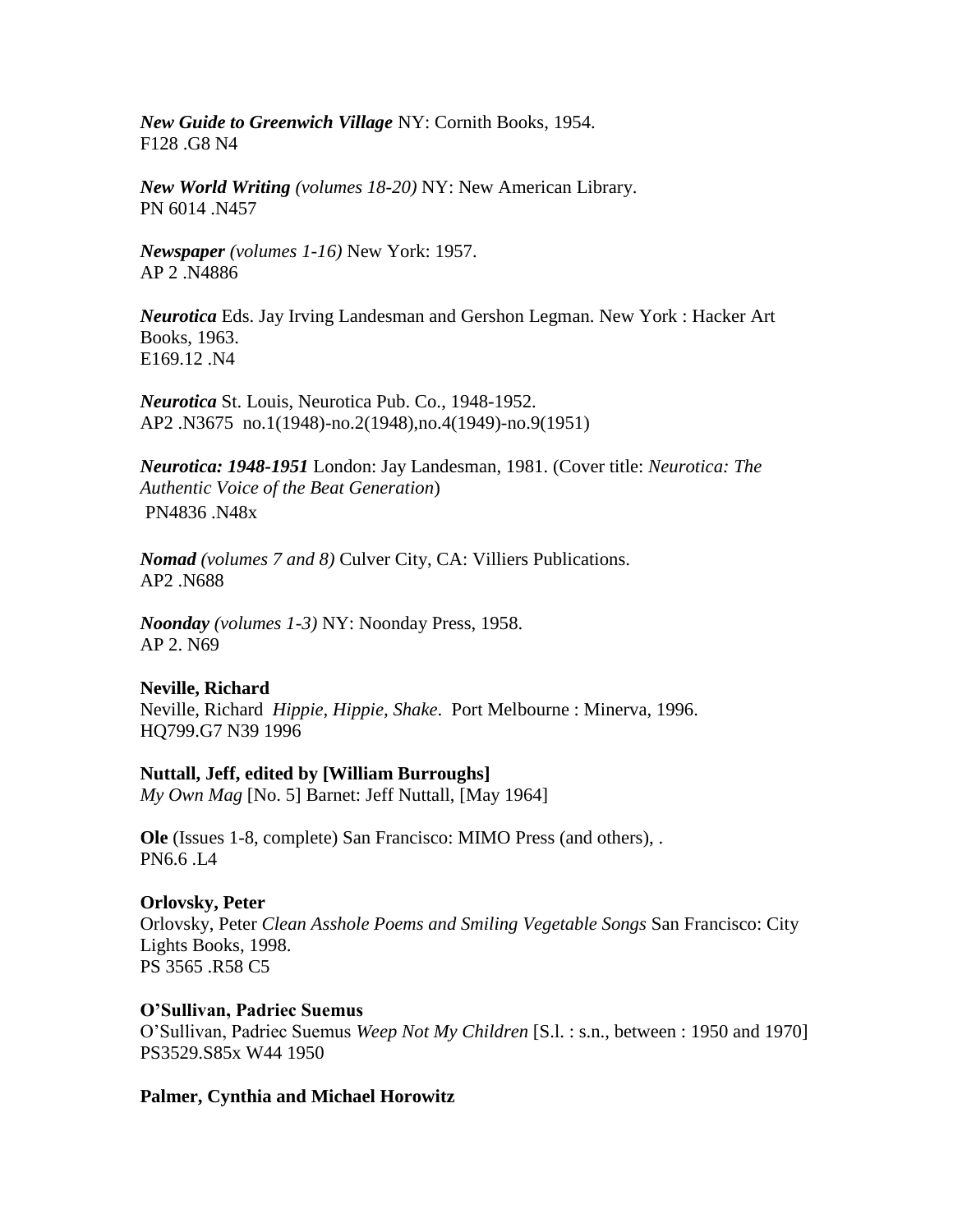Palmer, Cynthia and Michael Horowitz, eds. *Shaman Woman, Mainline Lady* New York: Morrow, 1982. HV5824.W6 S5 1982

*Paris Review (volumes 10-13, 15-19, 21, 23-24, 27, 29, 31, 33)* New York: Paris Review, Inc. AP 2 .B48

# **Peabody, Richard**

Peabody, Richard *A Different Beat: Women of the Beat Generation* New York: Serpent's Tail, 1997. PS 508 .W7 D54 1997 c. 2

# **Plummer, William**

Plummer, William *The Holy Goof: A Biography of Neal Cassady* Englewood Cliffs, New Jersey: Prentice-Hall, 1981. CT 275 .C3458 P59

*Poetry Broadside* (volume 1, nos. 1 and 3) New York: Contemporary Craftsmen, 1957. PN6.8 .O32 [oversized; in flat enclosure on top of Ranges 4-5]

*Poetry London- New York (volume 1, no. 2-4)* London: Ariel Press. PR500 .P58

# **Polsky, Ned**

Polsky, Ned *Hustler, Beats, and Others* London, Chivers Penguin, 1967. HN 57 .P57

# **Raskin, Jonah**

Raskin, Jonah *American ScreamL Allen Ginsberg's* Howl *and the Making of the Beat Generation* Berkeley: University of California Press, 2004 PS 3513 .I13 H636 2004

# **Rigney, Francis**

Rigney, Francis and L.Douglas Smith *The Real Bohemia* New York: Basic Books, 1961. F869 .S3 R53

# **Rodman, Seldon**

Rodman, Seldon *Tongues of Fallen Angels* New York: New Directions, 1974. PN 452 .R6

# **Silesky, Barry**

Silesky, Barry *Ferlinghetti: the Author of His Time* New York: Warner, 1990. PS 3511 .E557 Z86 1990

**Skover, David M.**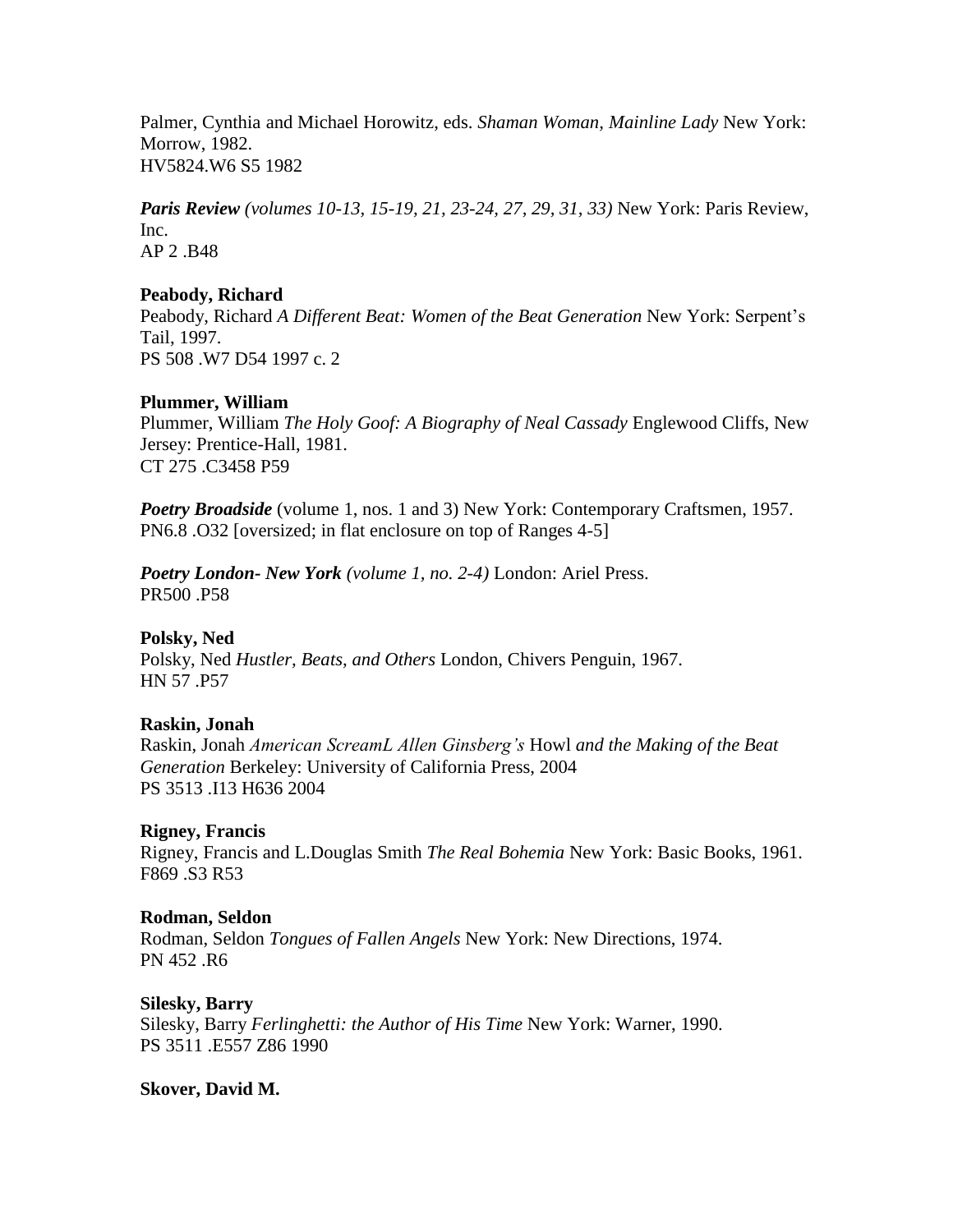# See **Collins, Ronald K. L.**

**Snyder, Gary** Snyder, Gary *A Range of Poems* London: Fulcrum, 1967. PS 3569 .N88 A6 1967

Snyder, Gary *He Who Hunted Birds in His Father's Village: The Dimensions of a Haida Myth* Bolinas, CA: Grey Fox Press, 1979. E 99 .H2 S6

Snyder, Gary *Manzanita* Bolinas, CA: Four Seasons Foundation, 1972. PS 3569 .N88 M3

Snyder, Gary *Rip Rap* Kyoto, Japan: Origin, 1959. PS 3569 .N88 R49

Snyder, Gary *Riprap and Cold Mountain Poems* San Francisco, CA: Four Seas Foundation, 1965. PS 3569 .N88 R4 1965b

#### **Stephenson, Gregory**

Stephenson, Gregory *Essays on the Literature of the Beat Generation* Southern Illinois University, 1990. PS 228 .B6 S74 1990

# **Sterrit, David**

Sterrit, David *Screening of the Beats: Media Culture and the Beat Sensibility* Carbondale: Southern Illinois University Press, 2004

#### **Sukenick, Ronald**

Sukenick, Ronald *Down and In: Life in the Underground* New York: Collier Books, 1987. PS 3569 .U33 Z465 1987

# **Sutherland, John**

Sutherland, John *Offensive Literature: Decensorship in Britain, 1960-1982* London: Junction Books, 1982. Z658 .G7 S87 1983

*Trace (volumes 34-43)* London: Villiers Publications. PN 2 .T7

**Trocchi, Alexander** Trocchi, Alexander *Cain's Book* New York: Grove Press, 1960. PR 6070 .R56 C3